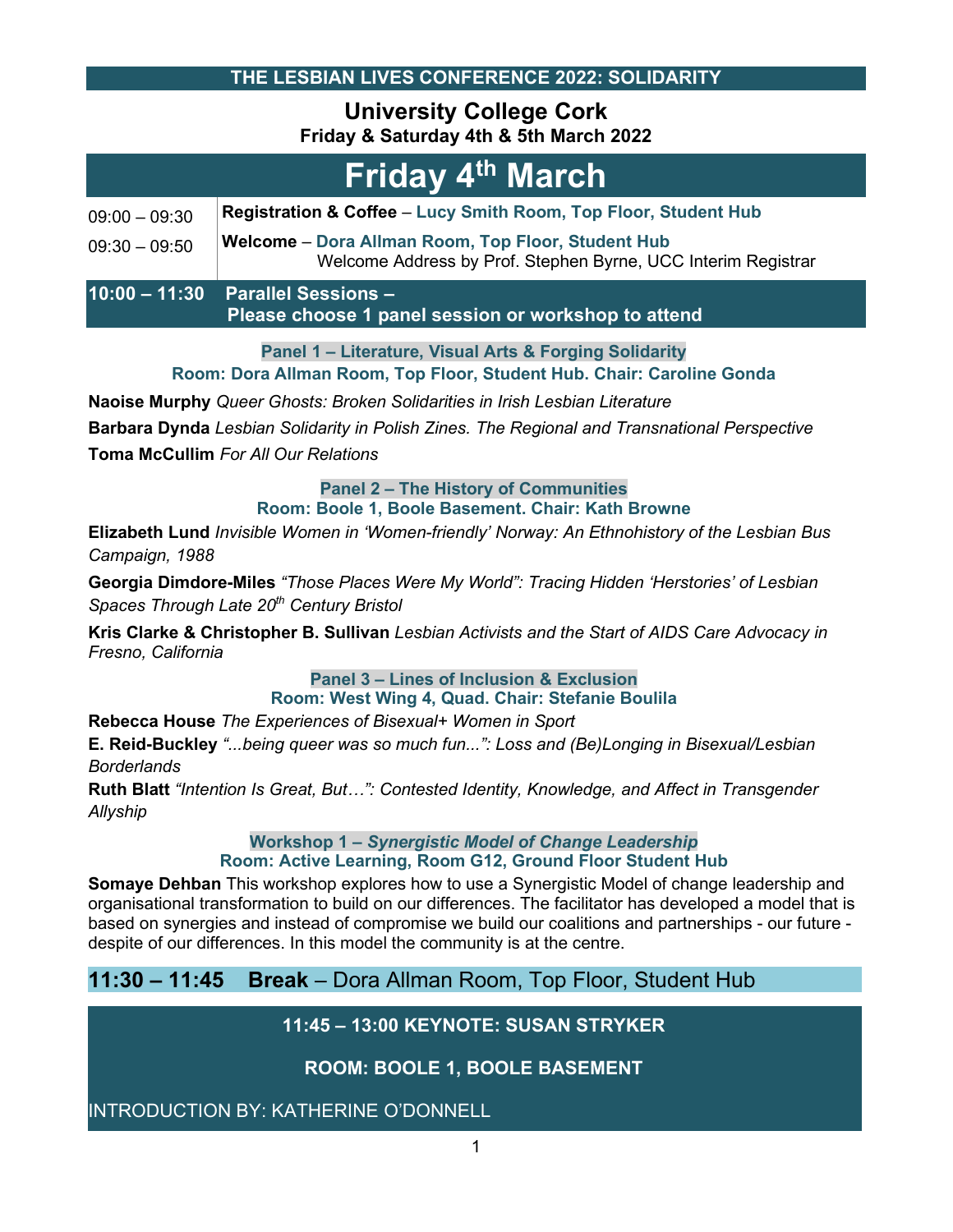## **13:00 – 13:45 Lunch –** Dora Allman Room, Top Floor, Student Hub

**13:45 – 15:15 Parallel Sessions – Please choose 1 panel session or workshop to attend**

**Panel 4 – "The queer live here": Testing Boundaries, Crossing Borders, and Forging Queer Irish-Chicana Literary Solidarities in Borderland Spaces**

**Room: SHTEPPS Room 172, First Floor, Student Hub. Chair: Nuala Finnegan**

**Melissa Mora Hidalgo** *From one borderland to another: Forging transnational solidarities in Ireland through Chicana lesbian literary scholarship*

**Catherine Leen** *Lesbian Activists, Latina Deaths: Framing LGTBQ identity in Lourdes Portillo's Corpus: A Home Movie for Selena (1999) and Alicia Gaspar de Alba's Desert Blood (2007)* **Tina O'Toole** *Queer Sisters: Irish literary solidarity across (and within) borderlands*

> **Panel 5 – The Archive as a Resource for Solidarity Room: West Wing 3, Quad. Chair: Joan McCarthy**

**Alice Reed** *Archives of the Imagination: Seeing Solidarity in the Fae Richards Photo Archive (1993-96)*

**Caroline Derry** *A Secret Solidarity? Lesbian Campaigners and the 1921 Proposal to Criminalise Lesbianism*

**Siobhan Fahey** *Rebel Dykes History Project - Archive as a Creative Method of Intergenerational Community Building*

**Panel 6 – Using the Past to Create the Present**

#### **Room: Dora Allman Room, Top Floor, Student Hub. Chair: Laurence Davis**

**Deirdre Swain** *Storm DéLarverie: The Forgotten Heroine of the Stonewall Riots* **Clare Tebbutt** *Eva Gore-Booth: An Example of Solidarity and a Counter to Transphobic Appeals to the Past?*

**Orla Egan** *Leeside Lezzies: History and Evolution of the Cork Lesbian Community*

**Panel 7 – Power Relations and Practices of Exclusion Room: West Wing 4, Quad. Chair: Valeria Venditti**

**Jess Mancuso** *Lesbian Visibility Hierarchy: Conceptualising Multiple Dimensions of Power*

**Leighton Gray & Em O'Connell** *Non-binary Lesbians: How Identity based on Inclusion helps Lesbianism to Survive*

**Stacy I. Macias** *The Femme Phenomenon: Exploring Currencies, Affinities, and Solidarities*

**13:45 – 15:15 Film Programme –** *Outitude: The Irish Lesbian Community* **Directors: Ger Moane & Sonya Mulligan Room: Boole 4, Boole Basement. Introduction: TBC**

Outitude is a feature length documentary about Irish Lesbian Community that charts the richness of lesbian grass-roots activism, collectives, community, academia and politics from the 1970s to the present day. At its premier at GAZE 2018 it played to packed cinema and won the audience award. Although predominantly focused on the Irish community it resonates with LGBT audiences around the world as demonstrated by awards, including an Audience Award and a Community Visibility Award from Cinema Systers in Kentucky in 2019 and the Brighton and Hove Pride Film Festival Audience Award in 2021.

## **15:15 – 15:30** – **Refreshment Break,** Aula Maxima, North Wing, Quad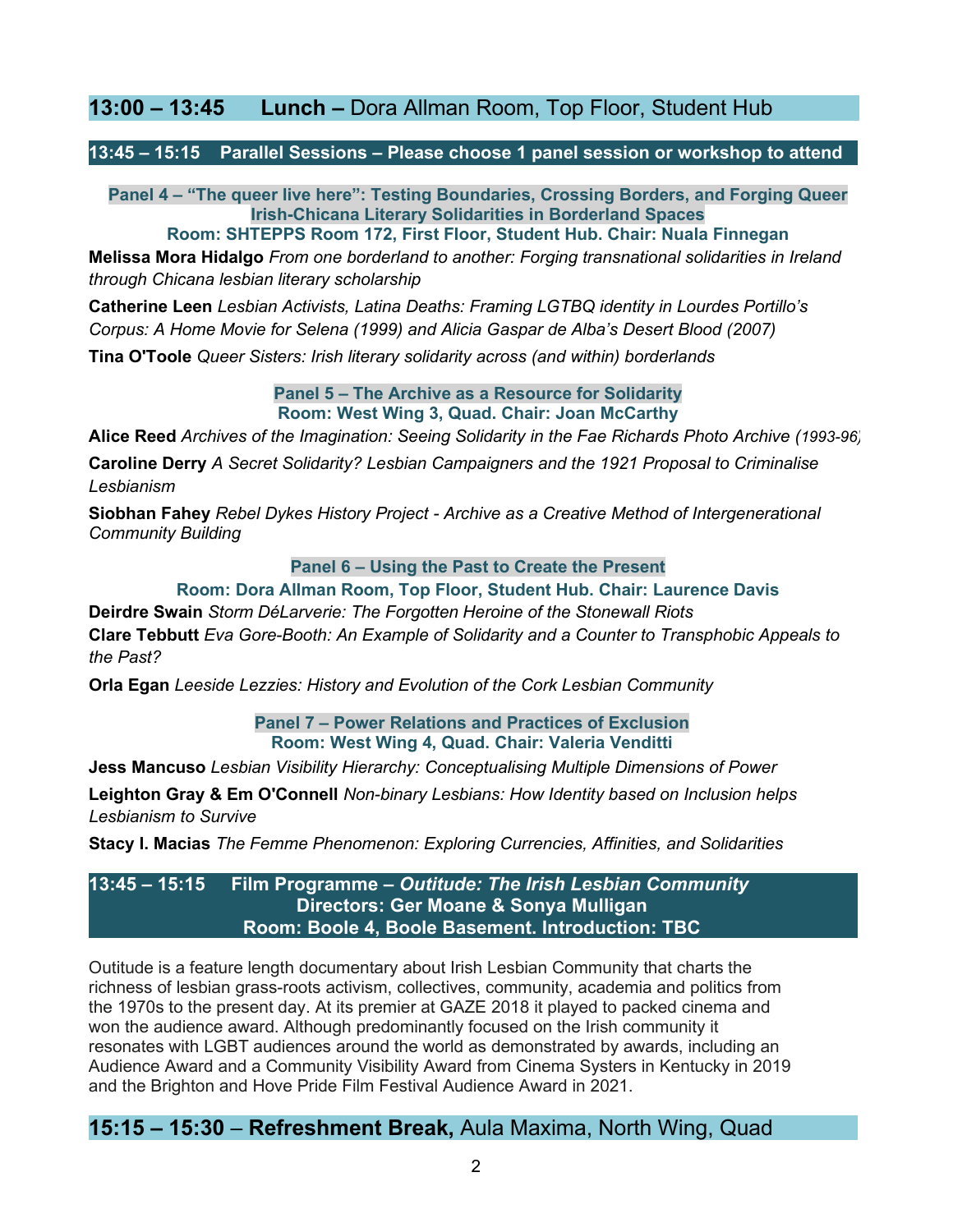#### **15:30 – 17:00 Parallel Sessions: Please choose 1 panel session, film, workshop or visual presentation**

**Panel 8 – Subtexts and Fandom: Audience Creativity Room: West Wing 9, Quad. Chair: Caroline Gonda**

**Sarah Wingrove** *The Effects of 'Anne-dom': The Collaborative Production and Dissemination of New Information on Anne Lister*

**Johanna Church** *"#Supercorp Kissed or Did They? Lesbian Fandom and Queerbaiting* **Joe Jukes** *Just Good Friends: Queer Platonics and Pleasures in* Bend It Like Beckham

**Panel 9 – Movement Building** 

#### **Room: West Wing 5, Quad. Chair: Kath Browne**

**Enrica Pianaro** *Solidarity through Activist Work? Lesbian Experiences from Feminist and LGBT Organising*

**Beatriz Santos Barreto** *Solidariedades Transviadas: Women's Alliance in the Making of a Brazilian LGBTQ+ Movement*

**Simone Cavalcante and Alexandra Santos** *The Construction of a Portuguese Lesbian Discourse/Subjectivity through Intergenerational Practices of Resistance and Solidarity*

#### **Workshop 3 –** *Lesbians Talk Issues* **Revisited Room: Dora Allman Room, Top Floor, Student Hub**

**Nazmia Jamal** Between 1992-1996 Scarlet Press published seven volumes of the *Lesbians Talk Issues* series: *Queer Notions; (Safer) Sex*; *Black Waves*; *Violent Relationships; Transgender*; *Left Politics* and *Denotating the Nuclear Family*. These texts mark a midway point between the early lesbian feminism of the 1970s and the many strands we see now. In the first half of this workshop participants will be invited to read extracts from the pamphlets and consider parallels between the queer lesbian feminism of the 1990s which is represented in these texts, and their own lives and approaches now. The second part of the workshop will focus on the resource lists and timelines that appear in the back of the pamphlets. Participants will contribute to an updated resource list and create a shared timeline of key moments in their own lesbian lives. The material produced during the workshop will be shared online.

**Visual Presentation – Art Rooted in Activism Room: Aula Maxima, North Wing, Quad. Chair: Emma Hurley Louise Walsh** *Revamped: Reflection on her Visual Art Practice, informed by Involvement in Feminist, Queer Art and Cultural Activisms since the mid' 1980s*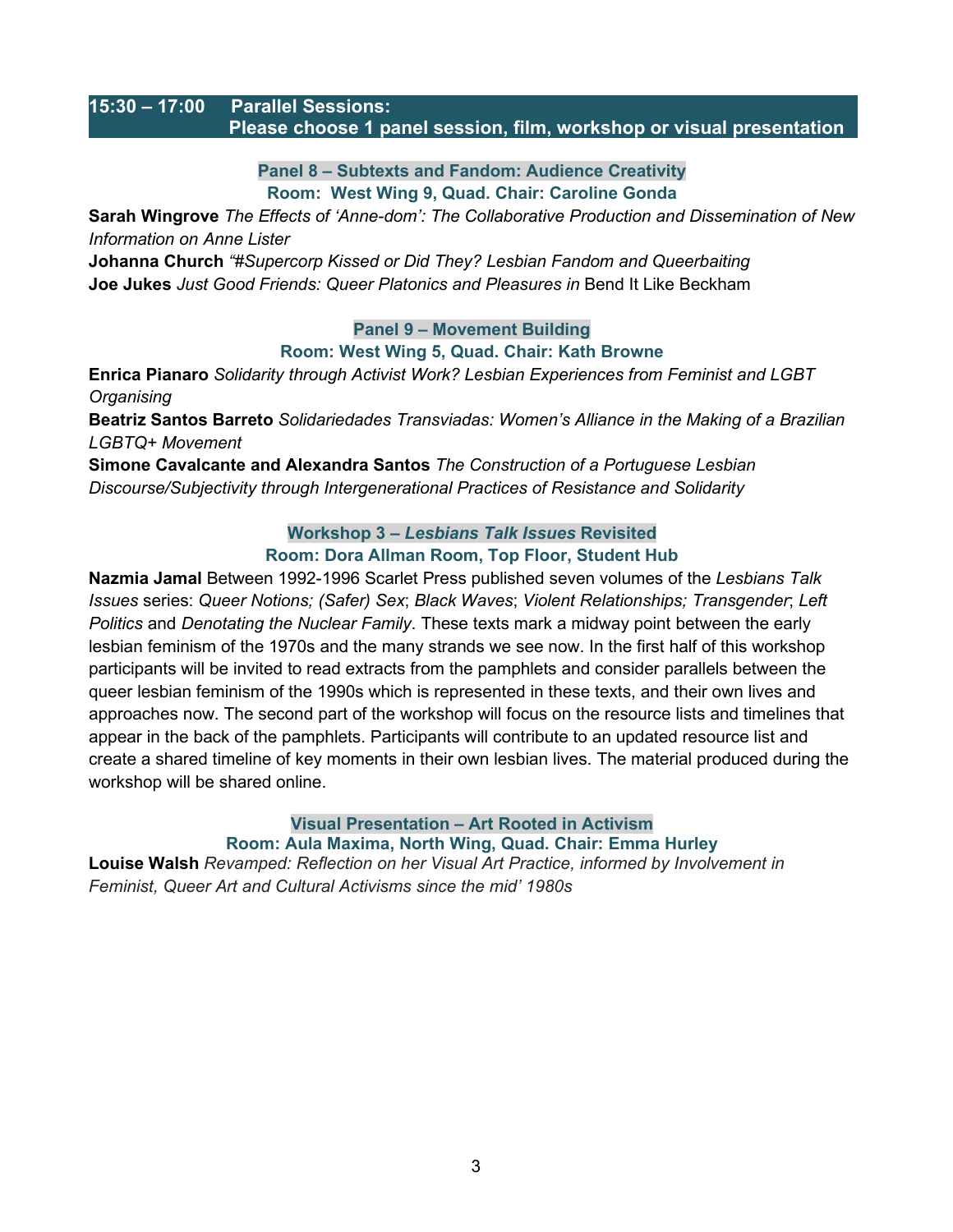## **15.30 - 17.00 Film Programme Room: Boole 4, Boole Basement. Chairs: Mary O'Rourke/Barra Ó Donnabháin**

### *Quay Coop* **Documentary** – Director Emma Bowell

The documentary tells the story of a workers co-operative in Cork that created not only a thriving food business but also a space in which many of the social justice campaigns of recent years could develop. It features some of the key people involved in the foundation of the Co-op along with those working there today. The Quay Co-op was founded in the early 1980s when Cork was a pretty bleak place. Different groups began to meet in the Quay Co-op to explore issues such as gay rights, the 1983 anti-abortion amendment, the Criminal Justice Bill and the first Divorce Referendum. Researched, documented, televised in the year 2021 by Frameworks.

## **17:00 - 18:00 Finn Mackay Book Event**  *Female Masculinities and the Gender Wars* **Room: Aula Maxima, North Wing, Quad**

**18:15 12-Step Recovery Meeting hosted by Satty Room: Dora Allman Room, Top Floor, Student Hub Email [LL2022@ucc.ie](mailto:LL2022@ucc.ie) if you would like Satty's number**

## **FRIDAY EVENING SOCIAL EVENT 10pm – 2.30am**

# **The Peacock Parlour presents Queer Creatives**

With special thanks to The Old Town Whiskey Bar at Bodega – the grand dame in Cork's Old Town, Ireland's largest whiskey bar housed in one of the country's most beautiful buildings. The Bodega becomes a private event from 10pm until 2.30am – grab a bite at the Bodega before the event or at one of the many eateries nearby.

A night of queer cabaret, burlesque and general craic.

Hosted by the inimitable Phil T Gorgeous. Featuring Sade O Sapphic, Slicko, Mizza, The Wild Geeze, Bonnie Boux, and last but not least, Lucy Von Furr.

Followed by dancing into the small hours with DJ Andrea.

Signature cocktails by The Bodega's expert mixologists, microbrewery beers by Rising Sons, and more.

### **Tickets €14.20 including booking fee.**

Book tickets here:

[https://www.eventbrite.ie/e/foxy-p-cox-presents-the-peacock-parlour-queer-creatives-tickets-](https://www.eventbrite.ie/e/foxy-p-cox-presents-the-peacock-parlour-queer-creatives-tickets-269656258127)[269656258127](https://www.eventbrite.ie/e/foxy-p-cox-presents-the-peacock-parlour-queer-creatives-tickets-269656258127)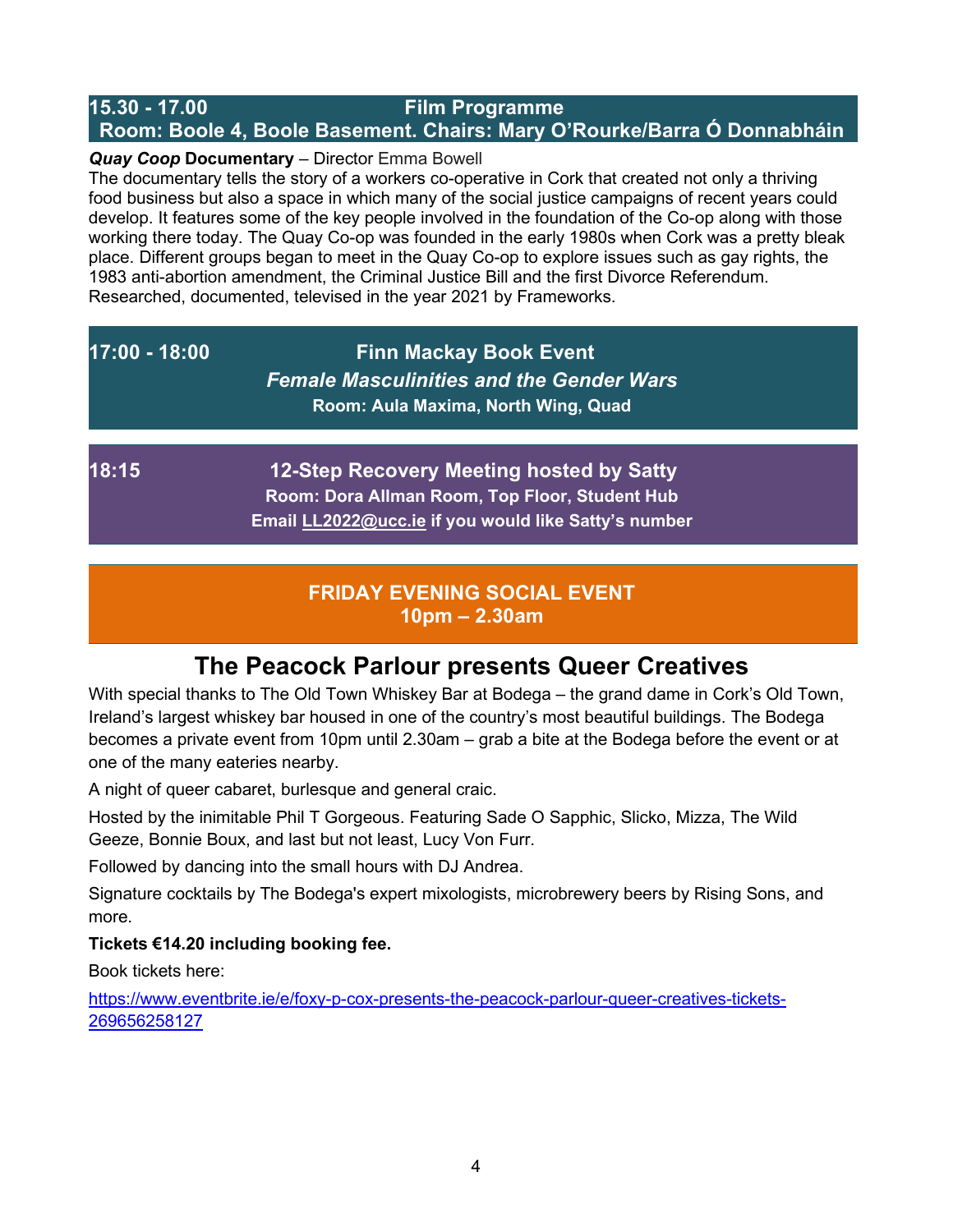| <b>Saturday 5th March</b>                                                             |                                                                                                                                              |                                  |  |
|---------------------------------------------------------------------------------------|----------------------------------------------------------------------------------------------------------------------------------------------|----------------------------------|--|
| $09:00 - 09:30$<br>All Day                                                            | <b>Registration and Coffee</b><br><b>Display of Archive and Artists' Work</b><br>Alyssa Delahan Meade, Orla Egan, Breda Lynch and Kasia Pyrz | Aula Maxima,<br>North Wing, Quad |  |
| 09:30 – 11:00 Parallel Sessions: Please choose 1 panel session or screening to attend |                                                                                                                                              |                                  |  |

#### **Queer Creatives 1 – Spoken Word Performance & Film Screenings with Alana Daly Mulligan, Julie Goo and Alisha Doody with Rena Blake Followed by Tzeli Hadjidimitriou's film:** *Sappho Singing* **Room: Boole 4, Boole Basement. Chair: Emma Hurley**

**Alana Daly Mulligan** is a multi-award-winning spoken-word 'artivist', journalist & filmmaker of Déise extraction. Their work revolves around growing up queer in Ireland, and the people in their life that help to shape it. Alana has performed across Ireland and the United States, competed as a finalist in several slams and had films win awards on both sides of the Atlantic. Alana features in Autonomy, Solstice Sounds Vol: VI, Quarryman V, Ó'Bheal's 5-Words Vol XII, Independent Thinking and Motley Magazine.

**Julie Goo** is an established Spoken Word poet from Cork City. She was crowned Munster Slam Champion in 2012, and won the Heart of Gort Slam in 2019. Goo has performed her socially conscious, politically driven work on numerous stages inlcuding: TedX Cork, Winter Warmer, Ó Bhéal, Body and Soul, Electric Picnic, Cork Midsummer Festival, Indiependence, Live at St. Lukes, as well as trips to the UK and Italy with funding from Cork City Council and Erasmus+. Julie is a fluent Irish speaker and is widely published in the Irish Language under the name 'Julie Field'. Coiscéim published her debut collection entitled *DÁNA* in April 2021, which Julie launched as part of Cork World Book Fest 2021.

**Alisha Doody** is a visual artist with a socially engaged practice whose work combines solo and collaborative research methodologies. Through photography, moving image and installation her work explores the role of mentorship and history in relation to identity development specifically within the LGBTQI+ community. Recent awards include the Digital Media Bursary Award in Firestations Studios 2022, Next Generation Artist Award 2021 and Artist in the Community Research and Development Award 2020. Recent Exhibitions include *How to Live Here* in Halfway to Falling by Kate O Shea - Lord Mayors Pavillion Cork, The Everywoman Project By The Stairlings Collective - National Museum of Ireland Collins Barracks, Dublin. How to Live Here is a visual arts project that asks questions about the desire to return to rural Ireland as a lesbian woman who once left the same space in search of community.

#### **Followed by screening of** *Sappho Singing***. Director: Tzeli Hadjidimitriou**

The poet Sappho, in the present day, is every bit as articulate on the subject of love as she was in the 6th century BC. This time round she turns up in her birthplace, the remote village of Eressos on the Greek island of Lesvos and moves among its modern-day inhabitants. The coastal landscapes are as breath-taking as they were in her day, but she is reminded that the girls she once loved have gone. Charmingly, a close harmony trio in twenty-first century guise sing traditional songs, recalling these lost loves. When Sappho moves to the nearby beach resort in summer she discovers scores of women ready to party and she takes full advantage.

#### **Panel 10 – Intergenerational Solidarity**

**Room: Dora Allman Room, Top Floor, Student Hub. Co-Chairs: Ciara Murphy / Deborah Kerrisk Sarah-Joy Ford** *Archives and Amazons: the Labrys and the Needle* **Ella Ben Hagai** *Comparing Conceptions of Gender, Sexuality and Lesbian Identity between Baby Boomers and Millennials* **Janet Jones** *Queer History Now: An Intergenerational Project*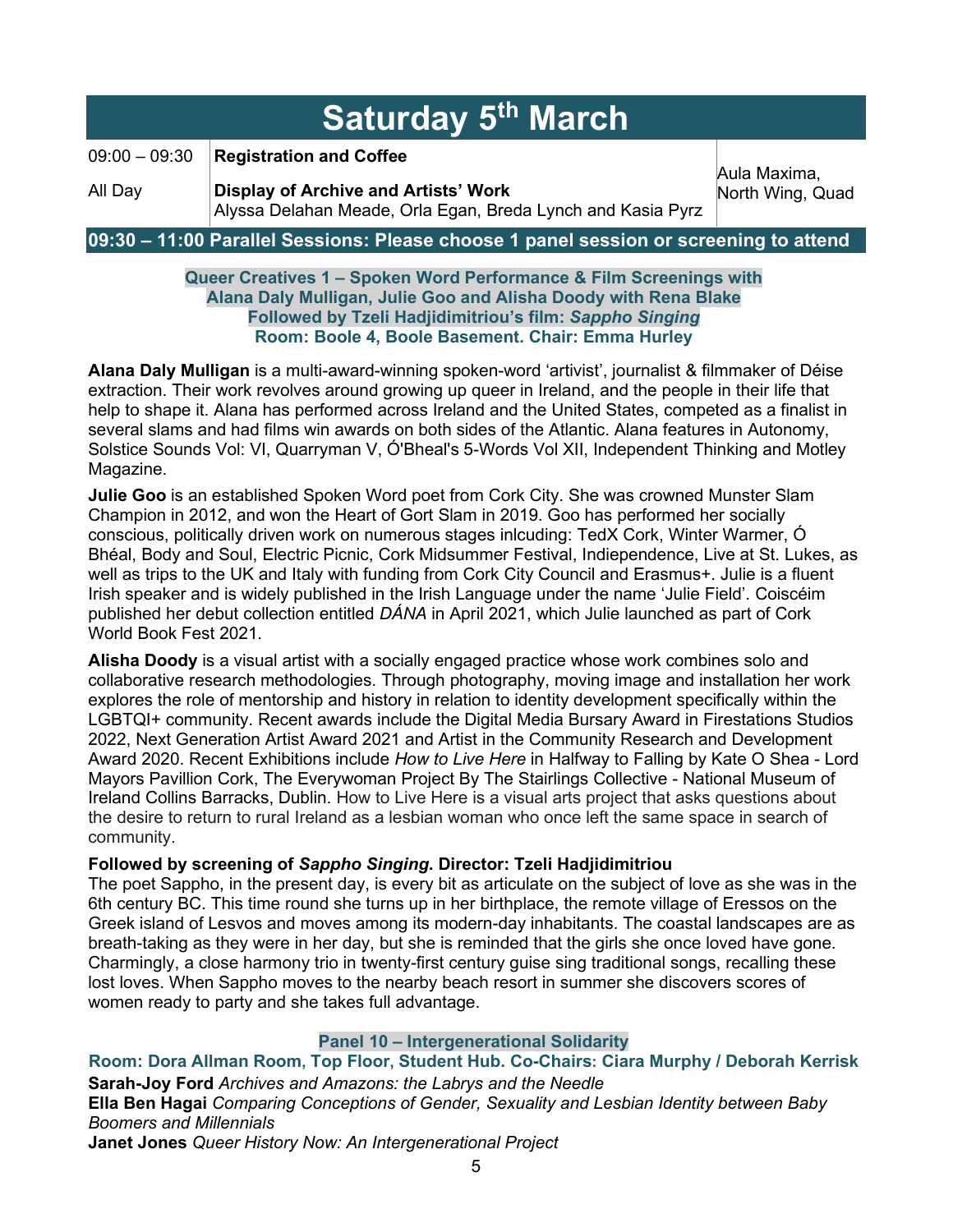#### **Panel 11 – Creating the Maps We Need**

#### **Room: Boole 2, Boole Basement. Chair: Stefanie Boulila**

**Lena Mattheis** *Oral Mapping: Queerness, Disability, and Solidarity*

**Jess T Hooks** *Walking with Mary: Countermapping Compulsory Heterosexuality on the English Landscape*

**Matthew Smith** *Planning in the 'LGBTQ Capital': Health and Equalities Assessments as a Technology for Equality*

#### **Panel 12 – Health and Community**

#### **Room: Boole 1, Boole Basement. Chair: Ciara Mulcahy**

**Rebecca Crowther** *Cis LB+ Women's Experiences of Reproductive Health and Fertility Services in Scotland*

**Laetitia Zeeman & Catherine Meads** *Alcohol Use amongst Sexual Minority Women*

**Grannies, Sappho's Granddaughters** – Director Tzeli Hadjidimitriou

Making their own mark ... Sappho's Granddaughters presents four women of Lesvos: Aged but strong in spirit, grounded in the soil and history of the island, recalling life with humor and wisdom.

#### **Panel 13 – Navigating Sexual Connection**

**Room: Aula Maxima, North Wing, Quad. Chair: Ailsa Spindler**

**Stefanie Fogarty** *Bubble Talk: Consent Workshop* **H Howitt** *How We Fuck and Unfuck The World: Intimacy as Method in Trans Sex Research*

**11:00 – 12:00 KEYNOTE: VAL MCDERMID** 

**ROOM: AULA MAXIMA, NORTH WING, QUAD**

INTRODUCTION BY: JOAN MCCARTHY

**12:00 – 12:45 Lunch** – Aula Maxima, North Wing, Quad

**12:45 – 14:15 Parallel Sessions:**

 **Please choose 1 panel session or workshop to attend**

**Queer Creatives 2: Tzeli Hadjidimitriou in conversation with Louise Walsh Followed by Film Screening**

#### **Room: Aula Maxima, North Wing, Quad**

Tzeli Hadjidimitriou is an award-winning independent filmmaker, fine art photographer, and writer. She was born and raised on the island of Lesvos, Greece. Her photographs were exhibited in solo and group shows in Australia, China, Italy, Turkey and Greece. She captures liminal atmospheres, places, people in her photographic books '39 Coffee Houses and a Barber's shop'; in the 'Sacred Water: The Mineral Springs of Lesvos'; in 'In Communion With Stone', about the rural architecture of Lesvos. In her documentary 'Searching for Orpheus' she meets local fishermen, who tell her their stories of life and place woven through the myth of Orpheus. Recently, she focused on gender, filming 'Sappho's Granddaughters', where the older women of Eressos tell their moving stories; 'Mr Dimitris and Dimitroula', a portrait and rare record of a gender-nonconforming person on Sykamia Lesvos, who, tragically, lost his/her life due to their difference recently; and 'Sappho singing', a joyful ode to Sappho, who revisits contemporary Lesvos. Λesvia is her current work. Her short films have been screened all over the world where she won several awards. She is an expert on Sappho's poetry and regularly works as a consultant for BBC television on programs about Sappho and Lesvos.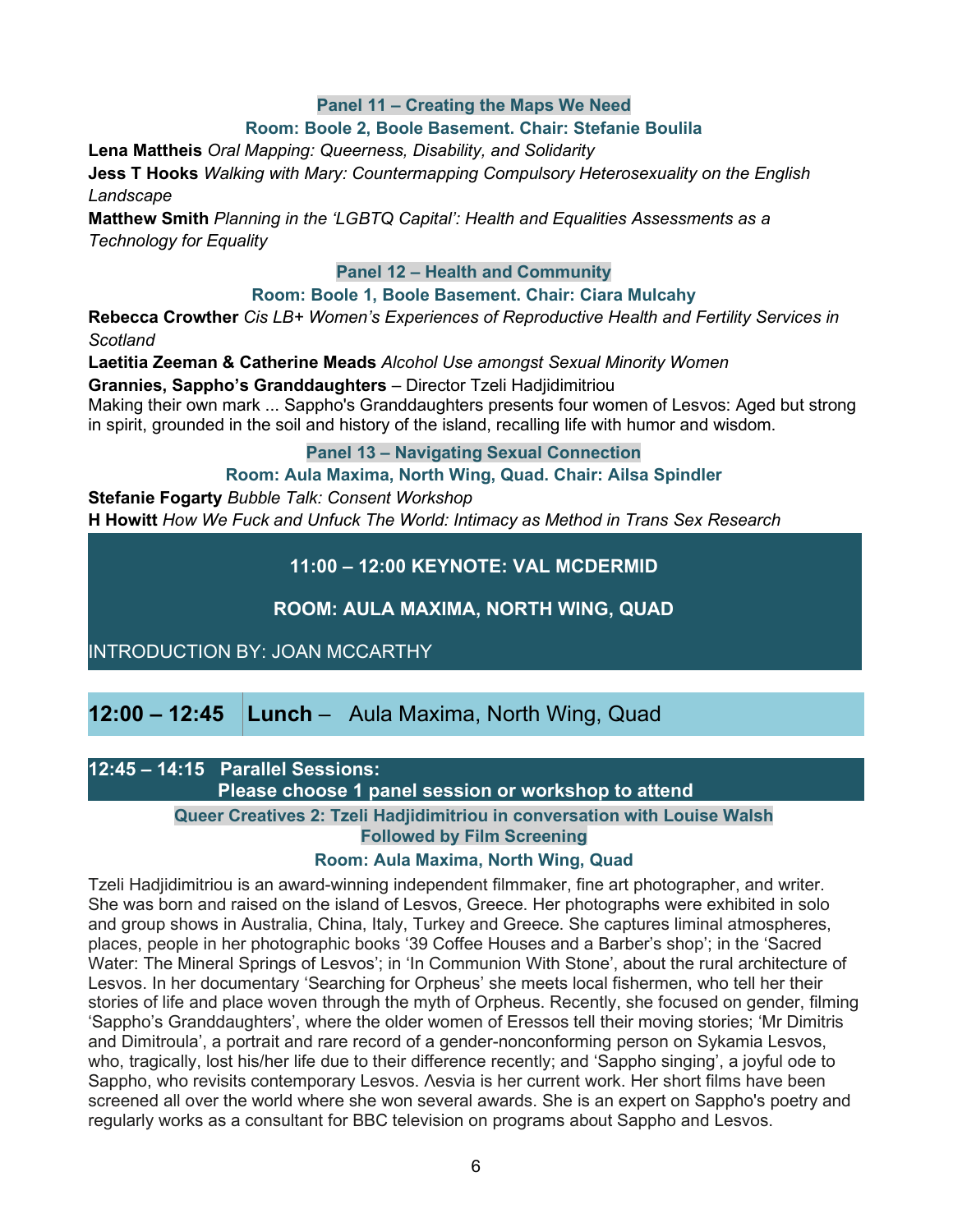### **Panel 14 – Solidarity Through Art Practices**

#### **Room: Boole 1, Boole Basement. Chair: Olu Jenzen**

**Laura Fleming** *A Whole New Space to Roam: The Irish Musicians Creating LGBTQ+ Solidarity Through Music*

**Alisha Doody** *The Stairlings Collective and how Socially Engaged Art can be Utilised to Build Coalitions*

**Mair W. Culbreth** *Engaging Embodiment and Choreographing Community: Lesbian Dance-Makers Redefine Dance, Corporeality, and Connection*

**Breda Lynch** *Satan Was a Lesbian*

#### **Panel 15 – Queer Visibility in Everyday Spaces**

#### **Room: SHTEPPS Room 172, First Floor Student Hub. Chair: Kath Browne**

**Melissa Mora Hidalgo** *How a Chicana Butch Lesbian from Los Angeles found Solidarity and Kinship in Ireland's Pubs, Barbershops, and other 'Manly' Spaces*

**Róisín Ryan-Flood** *Holding Hands: Queer Intimacy and Everyday Spaces*

**Stefanie C. Boulila** *Navigating Valais: Lesbian and Trans\* Parents' Lived Experiences in Rural Alpine Switzerland*

**Eleanor Medhurst** *Lesbian Fashion is a Tool for Solidarity*

#### **Panel 16 – International Human Rights**

#### **Room: Boole 4, Boole Basement. Chair: Fiachra Ó'Súilleabháin**

**Clare Hammerton** *Solidarity through International Development* **Jane Traies** *'Free to Be Me' – Working in Solidarity with Lesbian Refugees* **Felicity Daly** *Filling Gaps on Data on the Human Rights of Lesbians Worldwide: Utilsing the LGBTI Inclusion Index*

### **Workshop 4 –** *Understanding LGBTI+ Kinship and Support Structures post COVID-1: With a Focus on Lesbian and Bi+ women*

#### **Room: Dora Allman Room, Top Floor, Student Hub**

**Rebecca Crowther & Eleanor Sanders-White** Government guidance around the pandemic with regards to restrictions were cis-heteronormative and assumed a family structure of support that many within our community do not have. Decisions made by governments did not account for us and this highlighted a severe lack of understanding of diverse support structures within society, and highlighted the damage that this can, and has, caused to too many within the community throughout this time. This workshop will allow space to explore our experiences throughout the pandemic in relation to the themes of kinship, support and wellbeing. We will share qualitative data from focus groups held in a Scottish context for discussion and comparison. We will then look at how we, and legislators, can recognise these diverse support networks and make improvements for the future.

## **14:15 – 14:30 Refreshment Break** - Aula Maxima, North Wing, Quad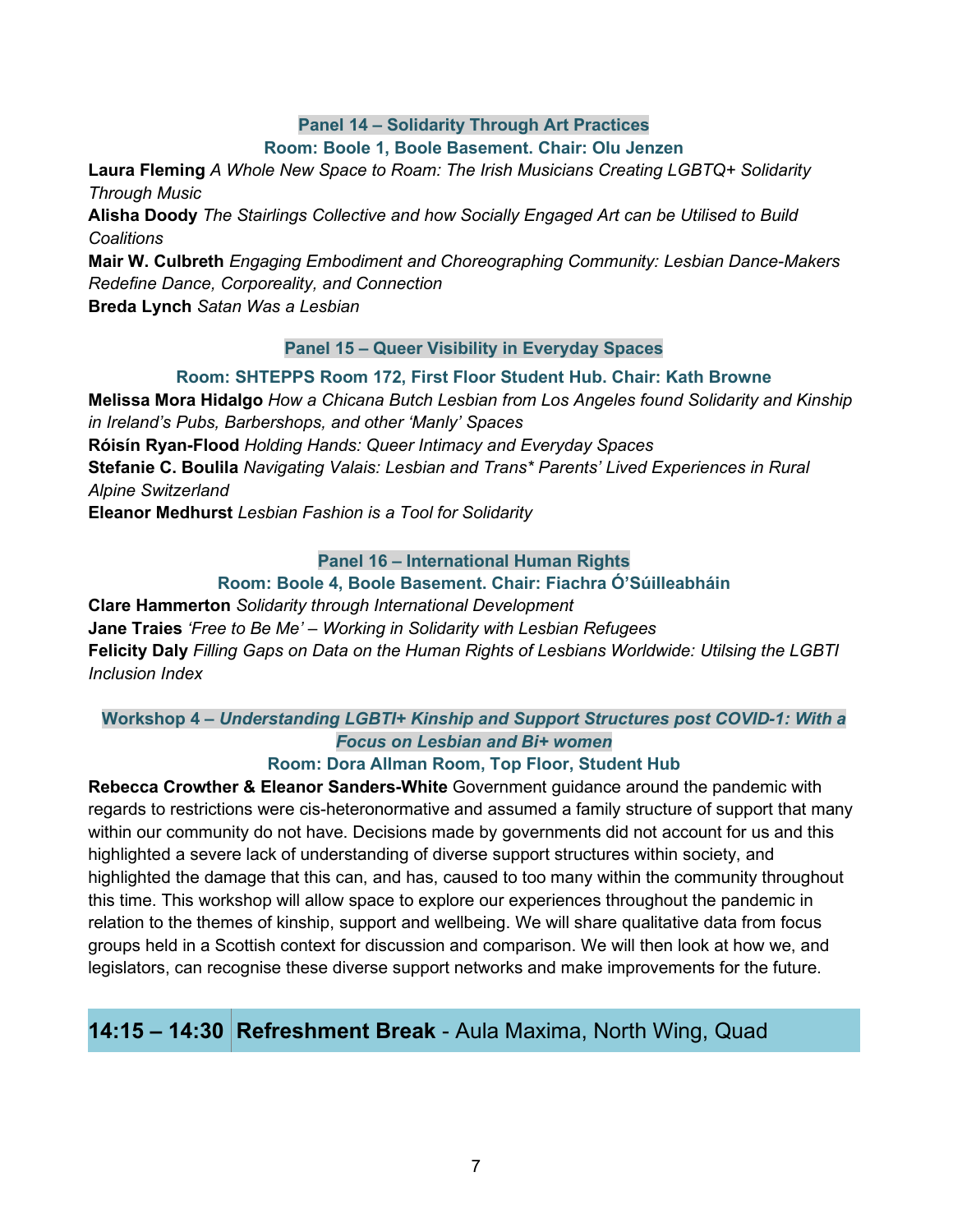#### **14:30-16:00 – Parallel Sessions: Please choose 1 panel session or workshop**

**Panel 17 – Families and Queer Kinship** 

**Room: Boole 2, Boole Basement. Chair: Laragh Keane**

**Cordula Karich** *Lesbians and their Sibling Relationships: Solidarity Forever?* **Verena Kettner** *Beyond the Nuclear Family? Non-normative Families as Care Communities*

**Panel 18 – Threats to Lesbian Solidarity**

**Room: Aula Maxima, North Wing, Quad. Chair: Kath Browne**

**Jay Szpilka** *Sisters in Exclusion? Exploring the Resonance between Anti-Trans and Anti-SM forms of Lesbian Feminism* 

**Tanvi Kanchan** *Homocapitalism and Hindu nationalism in Indian Media* 

**Workshop 6 –** *Building Solidarity through Visual Conversation*

**Room: Boole 1, Boole Basement**

**Victoria Suvoroff** A presentation explaining the approaches will be shown prior the workshop. No experience in art is required. Building on collective experience in groups of 3-4 one image to be created based on a chosen topic. Working one at a time each person will use chosen materials which will support unique and identifiable visual language within one artwork. The marks to be made in turns continuously with no verbal communication allowed until the discussion that will follow the workshop.

**14.45 – 16.00 Closing Film –** *Rebel Dykes* **Directors: Siân A Williams & Harri Shanahan. Producer: Siobhán Fahey Room: Boole 4, Boole Basement. Introduction: Emma Hurley**

REBEL DYKES is a rabble-rousing documentary set in 1980s post-punk London. The unheard story of a community of dykes who met doing art, music, politics and sex, and how they went on to change their world.

## **16.15 – 17.15 Special Event Miss Gay Ireland: A Personal Insight Room: Boole 4, Boole Basement**

The Caroline West event previously scheduled for this slot is CANCELLED.

Instead, **Stephanie Fogarty,** Miss Gay Ireland and community activist, will speak about her experiences and take questions.

### **16:15-17:15 – Parallel Sessions: Please choose 1 panel session to attend**

**Panel 19 – Prison Communities** 

**Room: Aula Maxima, North Wing, Quad. Chair: Fiachra Ó'Súilleabháin Catherine Kelly** *The Dykes Inside: Recording Prisoner Solidarity in Lesbian Feminist Periodicals* **Flick Adams & Fabienne Emmerich** *Foreclosing Possibilities of Queer Love, Relations of Care, and* 

*Solidarity in Prison: Deconstructing Hopkins v Sodexo and the Protection of the Hetereonormative Institutional Order* [recorded presentation]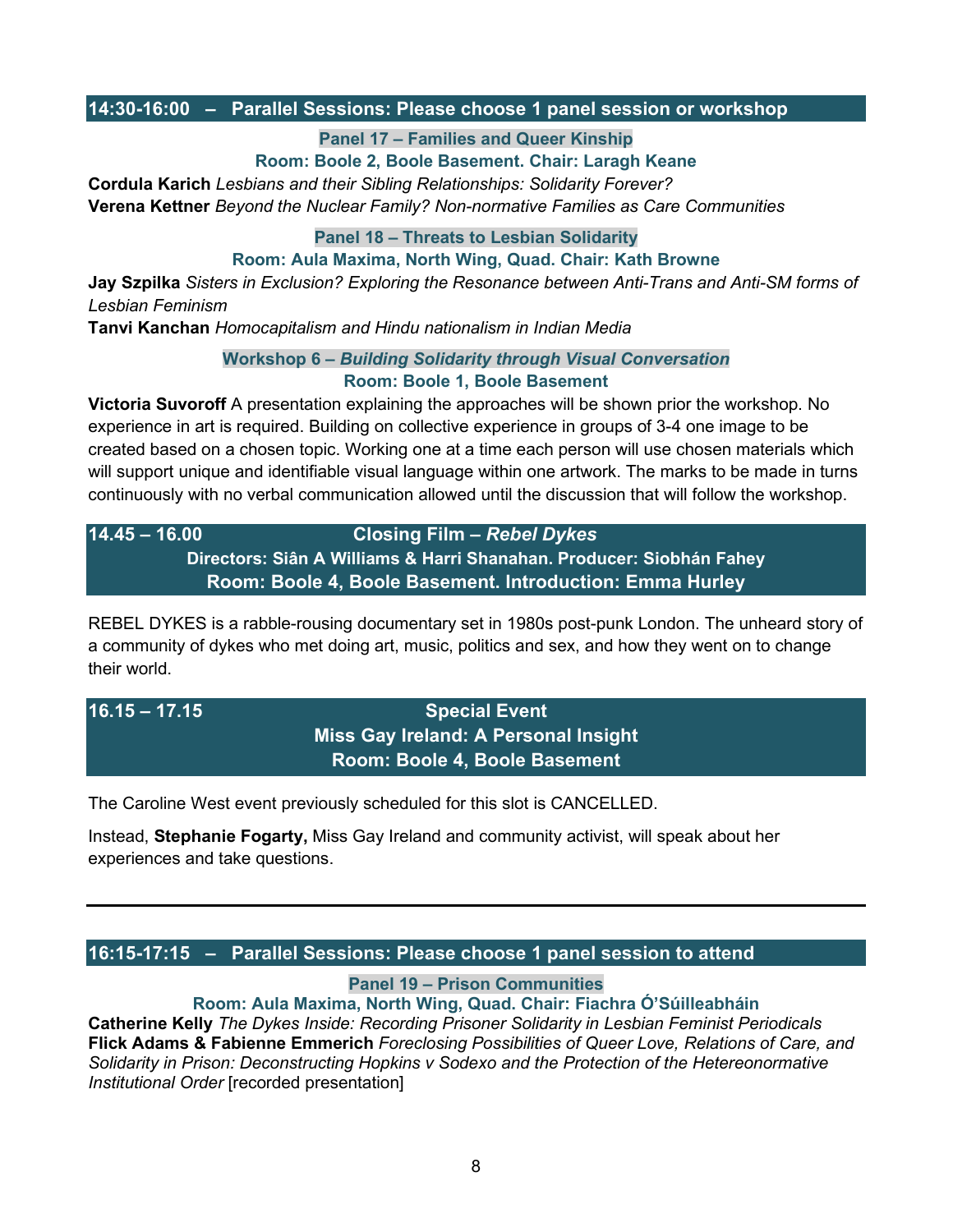#### **Panel 20 – Making the Knowledge We Need**

#### **Room: Boole 1, Boole Basement. Chair: Katherine O'Donnell**

**Sally O'Driscoll** *Academic Fraud*

**Caroline Gonda** *We Touch, [Not] Through the Machine: Pandemic Reflections on Social Media and Connected Identities*

#### **Panel 21 – Eco Solidarities**

**Room: SHTEPPS Room 172, First Floor, Student Hub. Chair: Laragh Keane**

**Rachel Lewis** *"I Thought You Were Just a Crazy Cat Lady:" Lesbian Interspecies Solidarities in International Cat Rescue*

**Lisa Fingleton & Rena Blake** *Eating to Save the World*

#### **Panel 22 – Therapeutic Connections**

#### **Room: Dora Allman Room, Top Floor, Student Hub. Chair: T.H. Fass**

**Aisling Reina** *Queer, Disabled Approaches to (Healing from) Sexual Violence* **Helen Spandler** *Lesbian Activism in and against Conversion Therapies*

**Workshop 2 –** *The Sound of Solidarity*

#### **Room: Boole 2, Boole Basement.**

**Hayley Fox-Roberts** This workshop enables participants to develop a united 'multiple voice' spoken word piece which identifies the solidarity of voices and intent. The facilitator will lead with examples of activist poetry from her own archive and then provide visualisation techniques to promote confidence and clarity. Discussion on the need for solidarity; what solidarity means to us and how we define leads to developing single lines / words / verses which will be compiled, by all participants, into a poem.

#### **17:30-18:30 FINAL PLENARY**

**Poets Felicia Olusanya/Felispeaks, Julie Field/Julie Goo, Sarah Clancy and journalist Zainab Boladale**

#### **Room: Aula Maxima, North Wing, Quad**

**18:45 12-Step Recovery Meeting hosted by Satty Room: Aula Maxima, North Wing, Quad Email [LL2022@ucc.ie](mailto:LL2022@ucc.ie) if you would like Satty's number**

## **SATURDAY EVENING SOCIAL EVENT 8pm Doors Open**

Join us for the **After Party** of the 25th Lesbian Lives Conference being hosted by [LINC](http://www.linc.ie/) (Advocating for Lesbian and Bisexual Women).

What better way to end the 25th Lesbian Lives Conference in Cork than to celebrate with great company and funky disco tunes by broadcaster and DJ **Kate Brennan Harding**.

The event will take place at "The Address" Hotel, Military Hill, St. Luke's, Cork City.

**Tickets €12** via Eventbrite pre-purchase only - **tickets will not be available at the door.** <https://www.eventbrite.ie/e/266716254497>